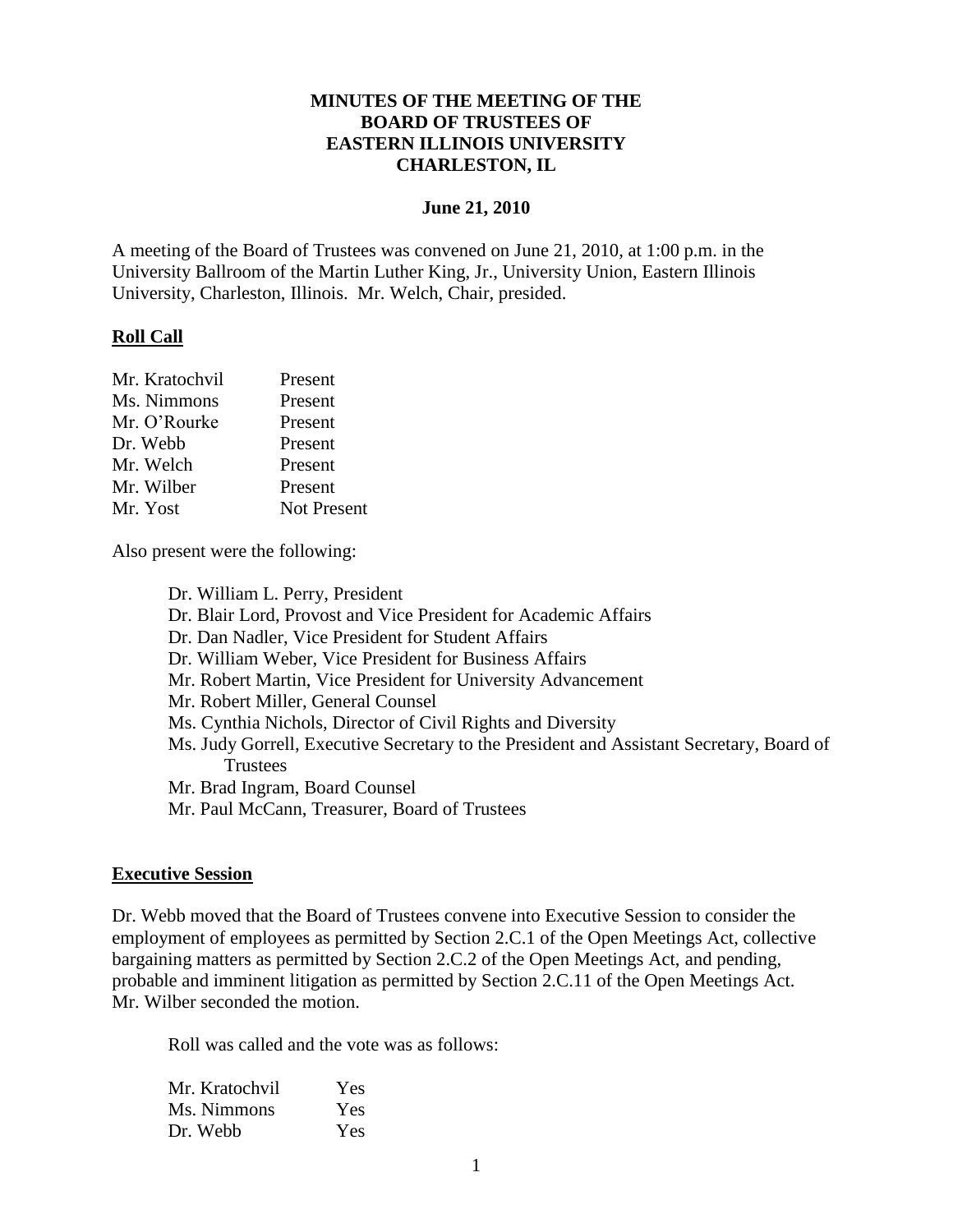| Mr. Welch    | Yes |
|--------------|-----|
| Mr. Wilber   | Yes |
| Mr. O'Rourke | Yes |

Motion carried.

Mr. Kratochvil moved to return to Open Session. Mr. Wilber seconded the motion.

Roll was called and the vote was as follows:

| Mr. Kratochvil | Yes        |
|----------------|------------|
| Ms. Nimmons    | Yes        |
| Dr. Webb       | <b>Yes</b> |
| Mr. Welch      | <b>Yes</b> |
| Mr. Wilber     | Yes        |
| Mr. O'Rourke   | <b>Yes</b> |
|                |            |

Motion carried.

Mr. Yost joined the meeting by telephone at l:25 p.m. for the action items.

#### **Action Items**

1. Mr. Kratochvil moved to approve the minutes of the Board Meeting on April 26, 2010. Mr. Wilber seconded the motion.

Roll was called and the vote was as follows:

| Mr. Kratochvil | Yes |
|----------------|-----|
| Ms. Nimmons    | Yes |
| Mr. O'Rourke   | Yes |
| Dr. Webb       | Yes |
| Mr. Wilber     | Yes |
| Mr. Yost       | Yes |
| Mr. Welch      | Yes |

Motion carried.

- 2. Executive Session Minutes No action required.
- 3. Mr. Kratochvil moved to approve the University's FY 2011 financial plan. Mr. Wilber seconded the motion.

Dr. Weber discussed the FY 2011 budget. The projected budget for FY 2011 is \$47.413 million from state appropriations and a projection of \$64.915 million in the income fund which is tuition and fees.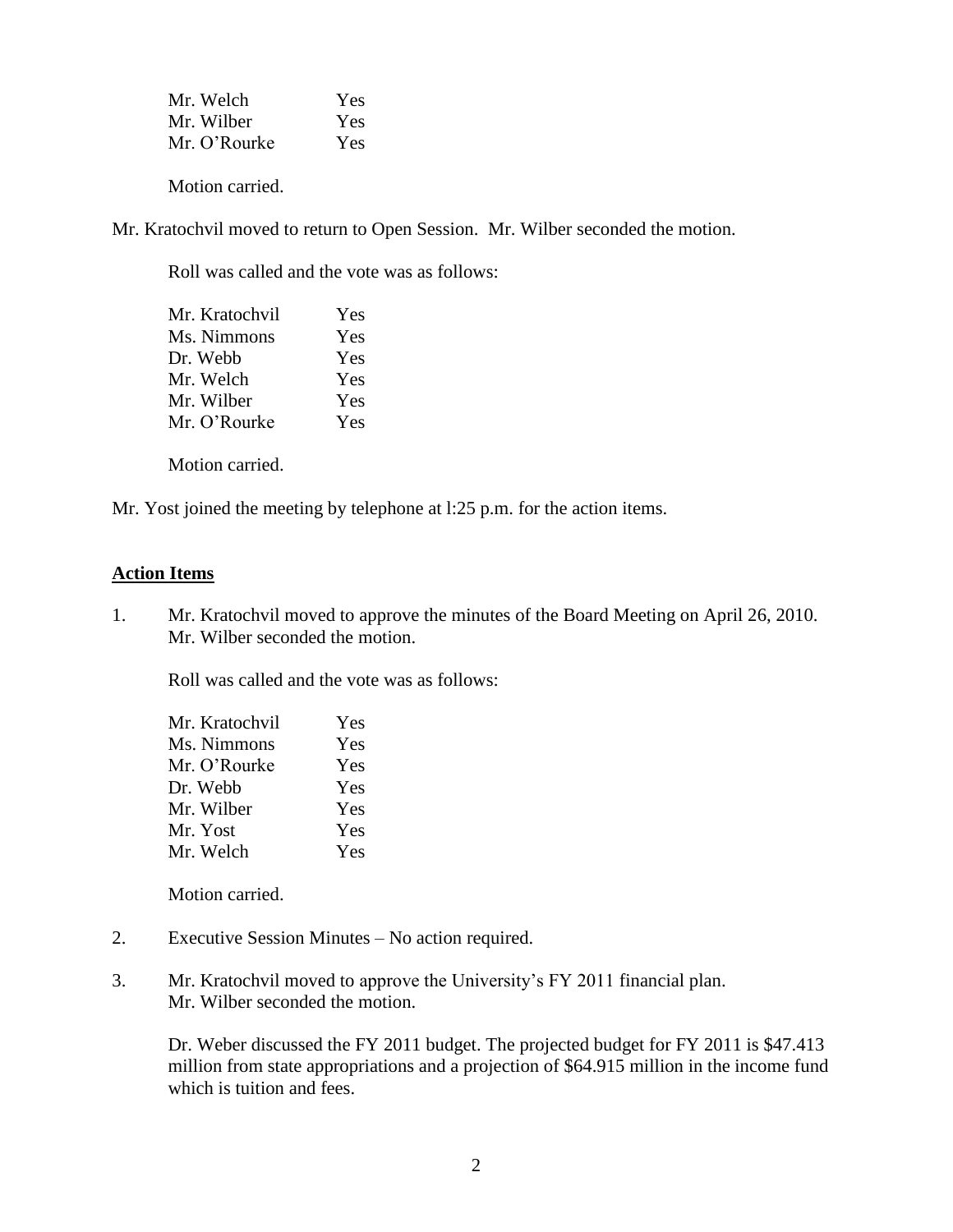Roll was called and the vote was as follows:

| Mr. Kratochvil | Yes |
|----------------|-----|
| Ms. Nimmons    | Yes |
| Mr. O'Rourke   | Yes |
| Dr. Webb       | Yes |
| Mr. Wilber     | Yes |
| Mr. Yost       | Yes |
| Mr. Welch      | Yes |

Motion carried.

4. Mr. Wilber moved to approve the University's FY 2012 appropriated budget recommendation and the capital budget request. Ms. Nimmons seconded the motion.

Roll was called and the vote was as follows:

| Mr. Kratochvil | Yes |
|----------------|-----|
| Ms. Nimmons    | Yes |
| Mr. O'Rourke   | Yes |
| Dr. Webb       | Yes |
| Mr. Wilber     | Yes |
| Mr. Yost       | Yes |
| Mr. Welch      | Yes |
|                |     |

Motion carried.

5. Mr. Kratochvil moved to approve the adjustments to non-indentured reserves. Approval is requested in order to retain working capital allowances and adequate funds for repair/replacement of equipment and/or relevant facilities, and in accordance with Section V.G.5 of the Board of Trustees Regulations and Sections IV.A.1 and IV.C.2 of the University Guidelines 1982, Board approval is requested to increase reserves as follows: Student Fee Programs/Services \$100,000; Service Departments \$225,000; Student/Staff Programs/Services \$5,000; Auxiliary Enterprises-Other \$75,000; Continuing Education (CC) \$7,000; Income Fund Equipment \$150,000; Reserve for Compensated Absences \$1,100,000; Reserve for Student Health Insurance \$800,000; and Auxiliary Enterprises-Textbook Rental Service \$500,000. Mr. O'Rourke seconded the motion.

Roll was called and the vote was as follows:

| Mr. Kratochvil | Yes.       |
|----------------|------------|
| Ms. Nimmons    | Yes        |
| Mr. O'Rourke   | <b>Yes</b> |
| Dr. Webb       | <b>Yes</b> |
| Mr. Wilber     | <b>Yes</b> |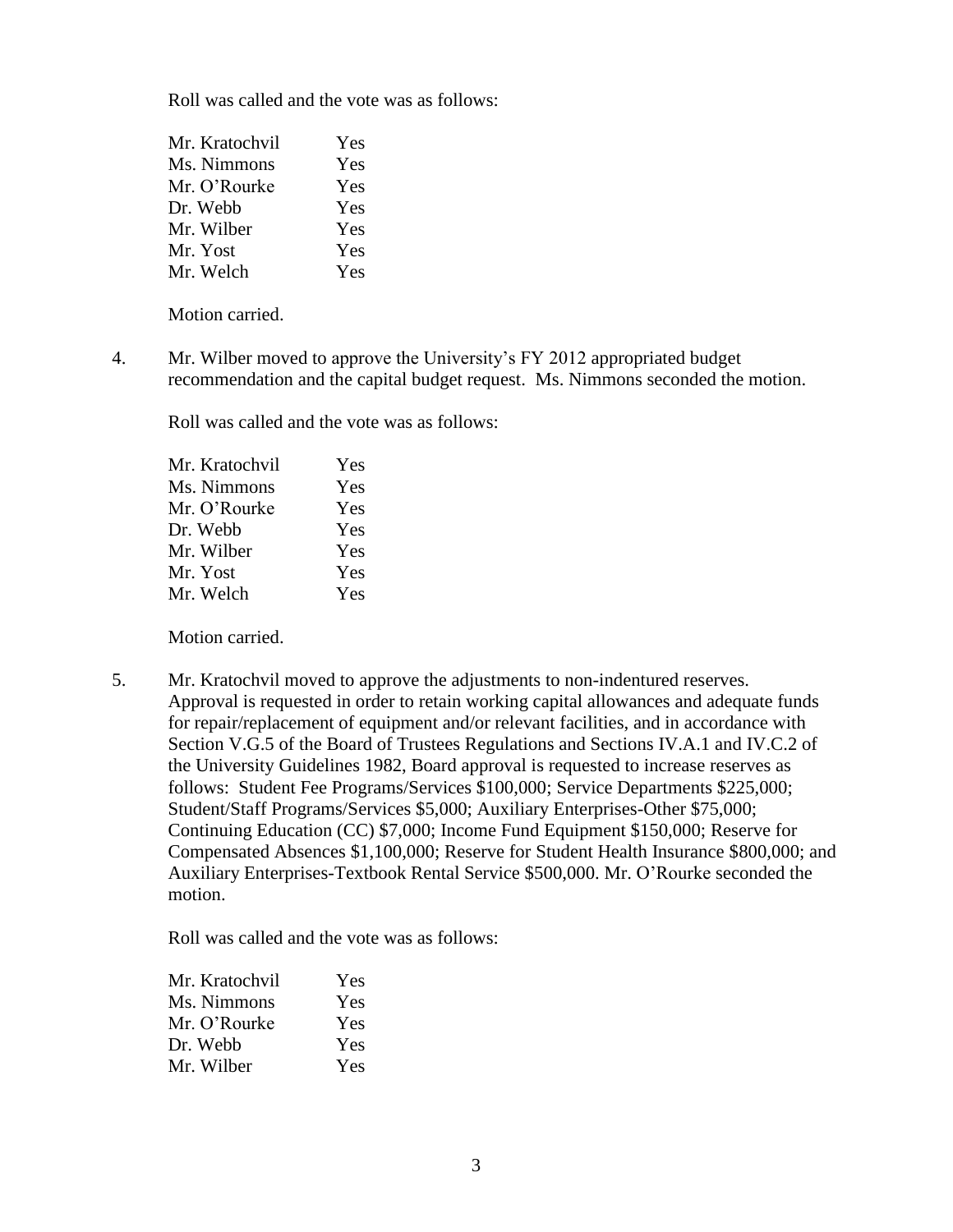| Mr. Yost  | Yes |
|-----------|-----|
| Mr. Welch | Yes |

Motion carried.

6. Ms. Nimmons moved to approve the purchase of the Annual Supply of Chemicals from United Laboratories, St. Charles, IL at a cost not to exceed \$700,000 for the two-year option period, which is July 1, 2010 through June 30, 2012. The chemicals are used to maintain process water in heating and cooling systems throughout campus. The contract also includes consulting and training services related to boiler and coil cleaning, bio-protection for coils and small cooling units and shutdown maintenance. The fund source is appropriated and local funds. Mr. Kratochvil seconded the motion.

Roll was called and the vote was as follows:

| Mr. Kratochvil | Yes |
|----------------|-----|
| Ms. Nimmons    | Yes |
| Mr. O'Rourke   | Yes |
| Dr. Webb       | Yes |
| Mr. Wilber     | Yes |
| Mr. Yost       | Yes |
| Mr. Welch      | Yes |
|                |     |

Motion carried.

7. Mr. Kratochvil moved to approve the contract for the purchase and delivery of up to 16,000 tons of low-sulfur coal, freeze conditioning and back-hauling of coal waste for the period July 1, 2010 through June 30, 2011 at a cost not to exceed \$1,500,000. The recommended vendor is Coalsales, LLC, Evansville, IN, and the fund source is appropriated funds and local funds. Mr. O'Rourke seconded the motion.

Roll was called and the vote was as follows:

| Mr. Kratochvil | Yes |
|----------------|-----|
| Ms. Nimmons    | Yes |
| Mr. O'Rourke   | Yes |
| Dr. Webb       | Yes |
| Mr. Wilber     | Yes |
| Mr. Yost       | Yes |
| Mr. Welch      | Yes |

Motion carried.

8. Mr. O'Rourke moved to approve the Group Insurance Reimbursement to cover a shortfall in the State group insurance program. Eastern's prorated share of the shortfall is \$1,713,300. It is anticipated that Eastern's contribution for FY 2011 will be made in four (4) installments of \$428,325. The fund source is appropriated and local funds. Dr. Webb seconded the motion.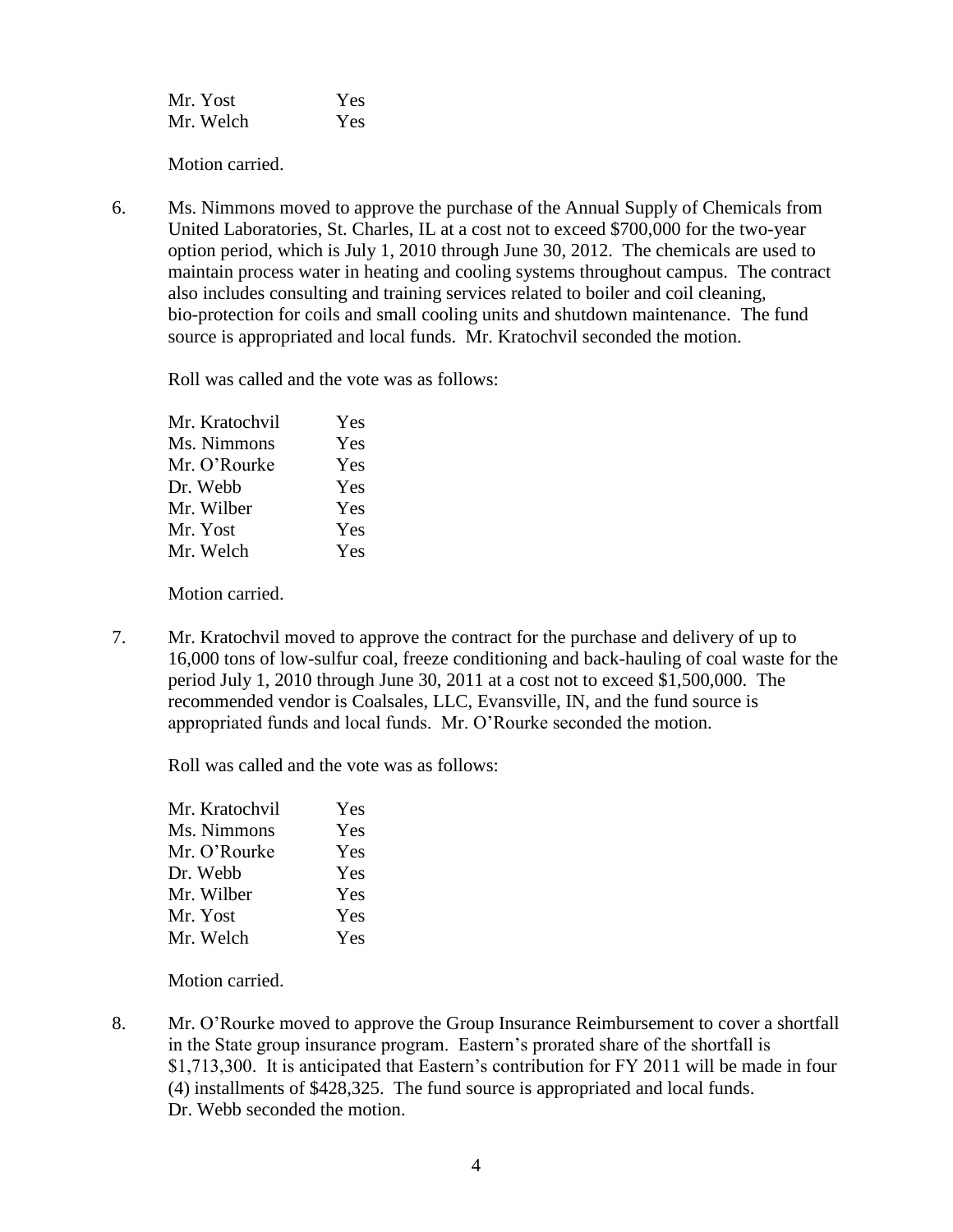Roll was called and the vote was as follows:

| Mr. Kratochvil | Yes |
|----------------|-----|
| Ms. Nimmons    | Yes |
| Mr. O'Rourke   | Yes |
| Dr. Webb       | Yes |
| Mr. Wilber     | Yes |
| Mr. Yost       | Yes |
| Mr. Welch      | Yes |

Motion carried.

9. Mr. Yost moved to approve the 2011 Meeting Calendar for the Board of Trustees. The meeting dates are: January 14, 2011 (Friday); March 11, 2011 (Friday); April 25, 2011 (Monday); June 20, 2011 (Monday); September 2, 2011 (Friday); and November 18, 2011 (Friday). Ms. Nimmons seconded the motion.

Roll was called and the vote was as follows:

| Yes |
|-----|
| Yes |
| Yes |
| Yes |
| Yes |
| Yes |
| Yes |
|     |

Motion carried.

10. In accordance with Section V.E. of the Board Bylaws, Mr. O'Rourke volunteered to serve as the Board representative on the Travel Control Board.

Roll was called and the vote was as follows:

| Mr. Kratochvil | Yes     |
|----------------|---------|
| Ms. Nimmons    | Yes     |
| Mr. O'Rourke   | Abstain |
| Dr. Webb       | Yes     |
| Mr. Wilber     | Yes     |
| Mr. Yost       | Yes     |
| Mr. Welch      | Yes     |

Motion carried.

11. Mr. Kratochvil moved to approve the resolution authorizing short-term borrowing; Dr. Webb seconded the motion.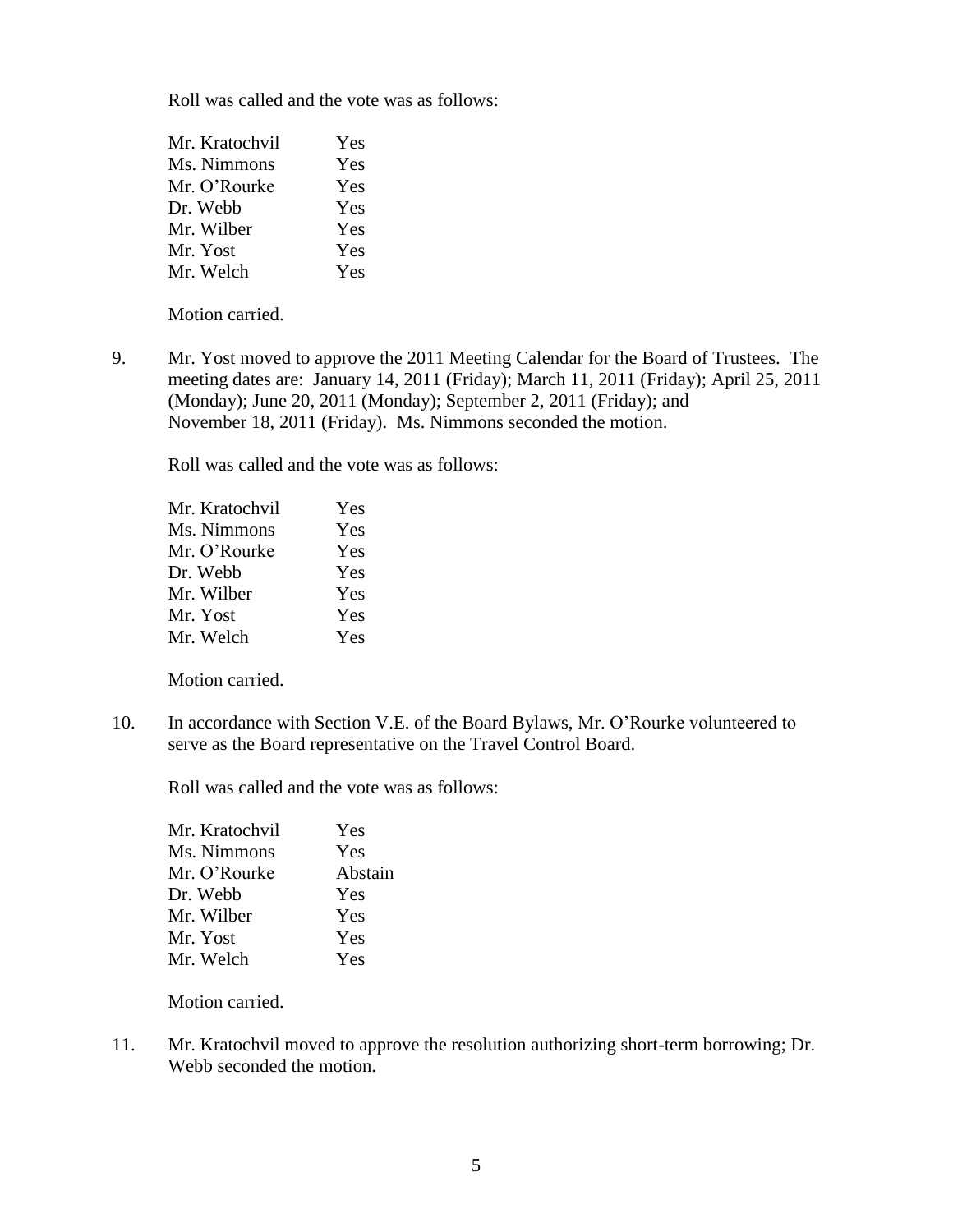#### **RESOLUTION AUTHORIZING SHORT-TERM BORROWING**

BE IT RESOLVED by the Board of Trustees of Eastern Illinois University in regular meeting assembled, that:

- 1. It is hereby determined to be necessary that the Board of Trustees of Eastern Illinois University (the "Board") authorize the execution and delivery of a promissory note and/or a line of credit with a financial institution, investment bank, or broker/dealer selected through established state and university procurement procedures and in accordance with 110 ILCS  $665/10-45(a)(12)$  in order to provide funds to meet the university's financial obligations in anticipation of receiving state funds for which payroll and expense vouchers have been submitted to the State Comptroller's Office for fiscal year 2010. The principal amount borrowed shall not exceed \$7,000,000 or 75% of the amount of unpaid vouchers, whichever is less; the current amount of vouchers submitted but not paid is \$19,193,601.65. Any promissory note executed pursuant to this resolution shall be repaid within one year after issuance of the note. Any line of credit shall be repaid within one year from creation or within 10 days of reimbursement of fiscal year 2010 vouchers, whichever is earlier. The interest rate on a promissory note or line of credit shall not exceed the rate established by the Bond Authorization Act or 9%, whichever is less.
- 2. The Board finds this Resolution to be necessary due to the delay in the receipt of anticipated state funds for fiscal year 2010. Additional funds received through borrowing will enable the university to meet its payroll obligations and other expenses from early August 2010 until tuition revenues for fall instruction are received beginning in late August.
- 3. The Board authorizes the Treasurer of the Board to execute a promissory note or similar debt instrument to evidence the indebtedness incurred pursuant to this Resolution by borrowing or by the creation of a line of credit.
- 4. The Board authorizes the Treasurer of the Board to make partial repayment as moneys become available.
- 5. The Board acknowledges that borrowing pursuant to this Resolution will not occur prior to complying with all necessary procedures including, but not limited to, obtaining any necessary approvals from the State Comptroller's Office.
- 6. The members, officers, agents and employees of the Board are hereby authorized and directed to do all such acts and to execute all such documents as may be necessary to carry out and comply with the provisions of this Resolution and with the actions of the members, officers, agents, and employees of the Board which are in conformity with the intent and purposes of this Resolution, whether heretofore or hereafter taken or done, which actions shall be and are ratified, confirmed and approved.

Roll was called and the vote was as follows:

| Mr. Kratochvil | Yes |
|----------------|-----|
| Ms. Nimmons    | Yes |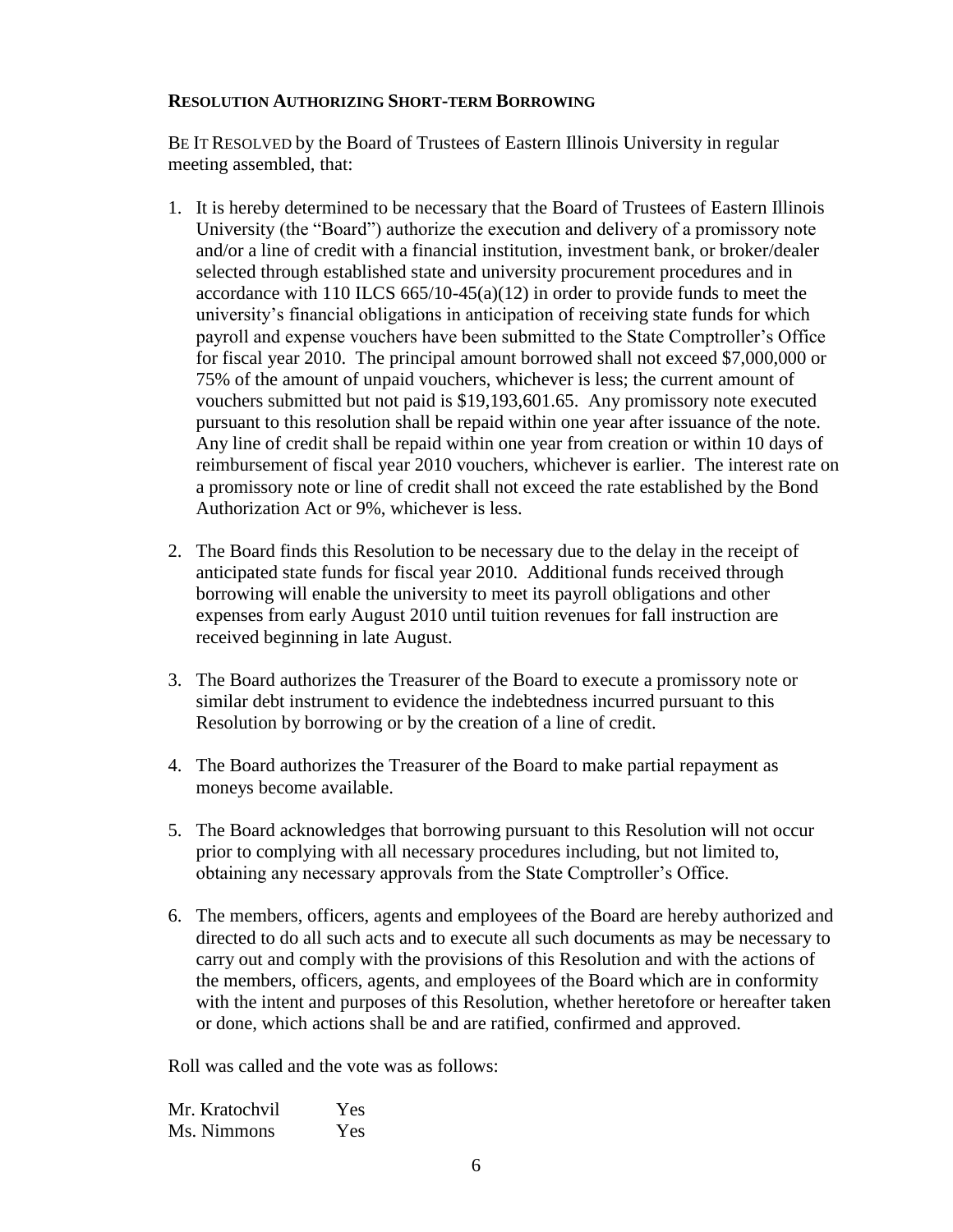| Mr. O'Rourke | Yes |
|--------------|-----|
| Dr. Webb     | Yes |
| Mr. Wilber   | Yes |
| Mr. Yost     | Yes |
| Mr. Welch    | Yes |
|              |     |

Motion carried.

12. Mr. Kratochvil moved to approve the revision to the Board *Regulations,* II.B.7, Employee Benefits; Ms. Nimmons seconded the motion.

Regulation: II.B.7. Employee Benefits

Issued: January 16, 1996

The following revisions to Board Regulations §II.B.7.b.3 and §II.B.7.d.5.a. are presented as a final reading:

# **7. Employee Benefits**

- b. Full-Time Temporary Employee
	- 1. An employee hired specifically for a full-time temporary position shall, during the first fiscal year of such appointment, earn non-cumulative sick leave at the rate of ten (10) days per year (credited to the employee at the beginning of the appointment), shall be eligible for holidays, bereavement leave, and leave for court required service, but shall not be eligible for any other benefits provided by this paragraph 7. Such employee shall not receive any benefit for unused sick leave at the end of the fiscal year, or at the end of the appointment, whichever is earlier. If such appointment is at least half-time but less than full-time, the employee shall be eligible to receive the benefits listed in this paragraph (4) on a pro-rated basis.
	- 2. An employee hired specifically for a full-time temporary position, who is appointed to said position for more than one (1) consecutive fiscal year, shall be eligible for holidays, bereavement leave, and leave for court required service.
	- 3. In addition, effective at the beginning of the second consecutive fiscal year of such appointment, such employee shall become eligible for educational benefits, shall earn non-cumulative sick leave at the rate of one (1) day per month of appointment (credited to the employee at the beginning of the fiscal year), and, if employed on a twelve  $(12)$  month basis, shall:  $(i)$ , if such appointment is supported less than fifty percent (50%) by grant or contract funds, earn vacation leave as specified in paragraph bd. below; or (ii), if such appointment is supported at least fifty percent (50%) by grant or contract funds, earn non-cumulative vacation leave credited at the rate of two (2) days per month. Such employee Employees whose appointment is supported at least fifty (50%) by grant or contract funds shall not receive any benefit for unused sick leave or non-cumulative vacation leave at the end of the fiscal year, or at the end of the appointment, whichever is earlier.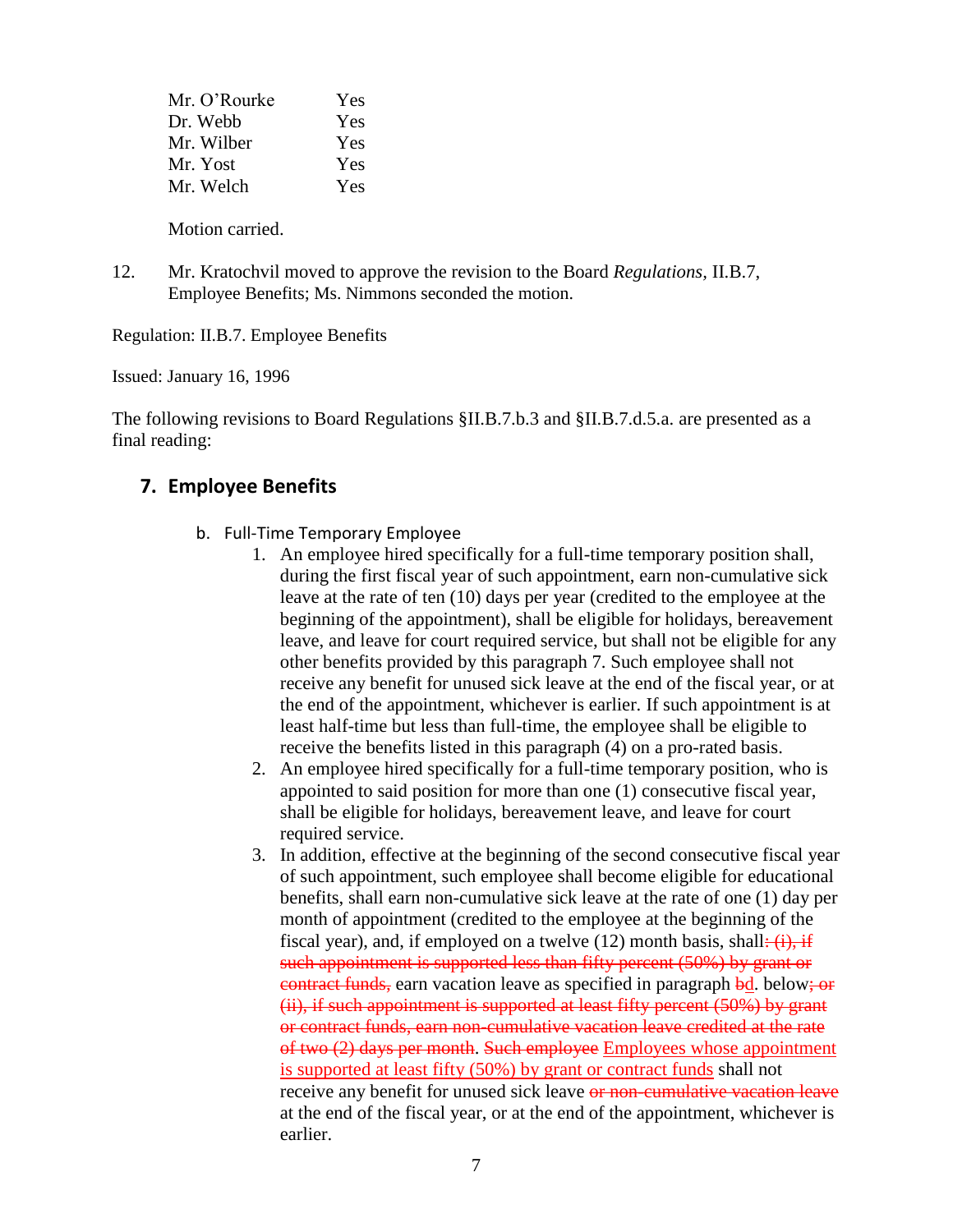- 4. If the foregoing appointment is at least half-time but less than full-time, the benefits listed in this paragraph (4) shall be provided on a pro-rated basis, and the employee shall not become eligible to earn the benefits listed in paragraph (b) above until the beginning of the third consecutive fiscal year of such appointment.
- c. Part-time faculty employees paid on a per-course basis and employees with appointments for less than half-time shall not be eligible for any benefits described in this paragraph 7.
- d. Vacation Leave
	- i. Faculty and administrative employees with twelve (12) month appointments shall earn vacation leave at the rate of two (2) days per month during each month, or major fraction thereof, of service in pay status. Employees with less than twelve (12) month appointments shall earn no vacation leave. Vacation leave may be accrued up to a maximum of forty-eight (48) days. An employee who accrues the maximum will, except as provided below, earn no further vacation leave until the employee's use of vacation leave reduces the accrual below the maximum. An employee who is required to work on a special assignment may, at the discretion of the President be permitted to earn up to twelve (12) days of vacation leave beyond the maximum of forty-eight (48) days. Such additional vacation leave must be used within twelve (12) months after the employee completes work on the special assignment.
	- ii. Vacation leave shall ordinarily be earned before being taken. In exceptional circumstances, an employee may, at the discretion of the President or designated representative be permitted to take up to six (6) days of vacation leave before it is earned. In such case, the employee shall accrue no further vacation leave until the amount taken in advance has been earned. If the employee terminates his/her employment prior to earning the amount of vacation leave taken in advance, the unearned amount shall be deducted from his/her salary upon termination.
	- iii. All requests for vacation leave shall be submitted in advance to the immediate supervisor.
	- iv. Approval of the dates on which an employee wishes to take vacation leave shall be at the discretion of the immediate supervisor, and shall be subject to the consideration of maintaining efficiency of operations.
	- v. Vacation Time Upon Termination of Employment
		- 1. Upon termination of employment, and provided that the employee is not reemployed at the same place of employment within thirty (30) calendar days, an employee, or such employee's estate, shall be entitled to a lump sum payment for accrued vacation leave. Vacation time earned by an employee while employed in a position supported at least fifty percent (50%) by grant or contract funds is not compensable upon termination of employment.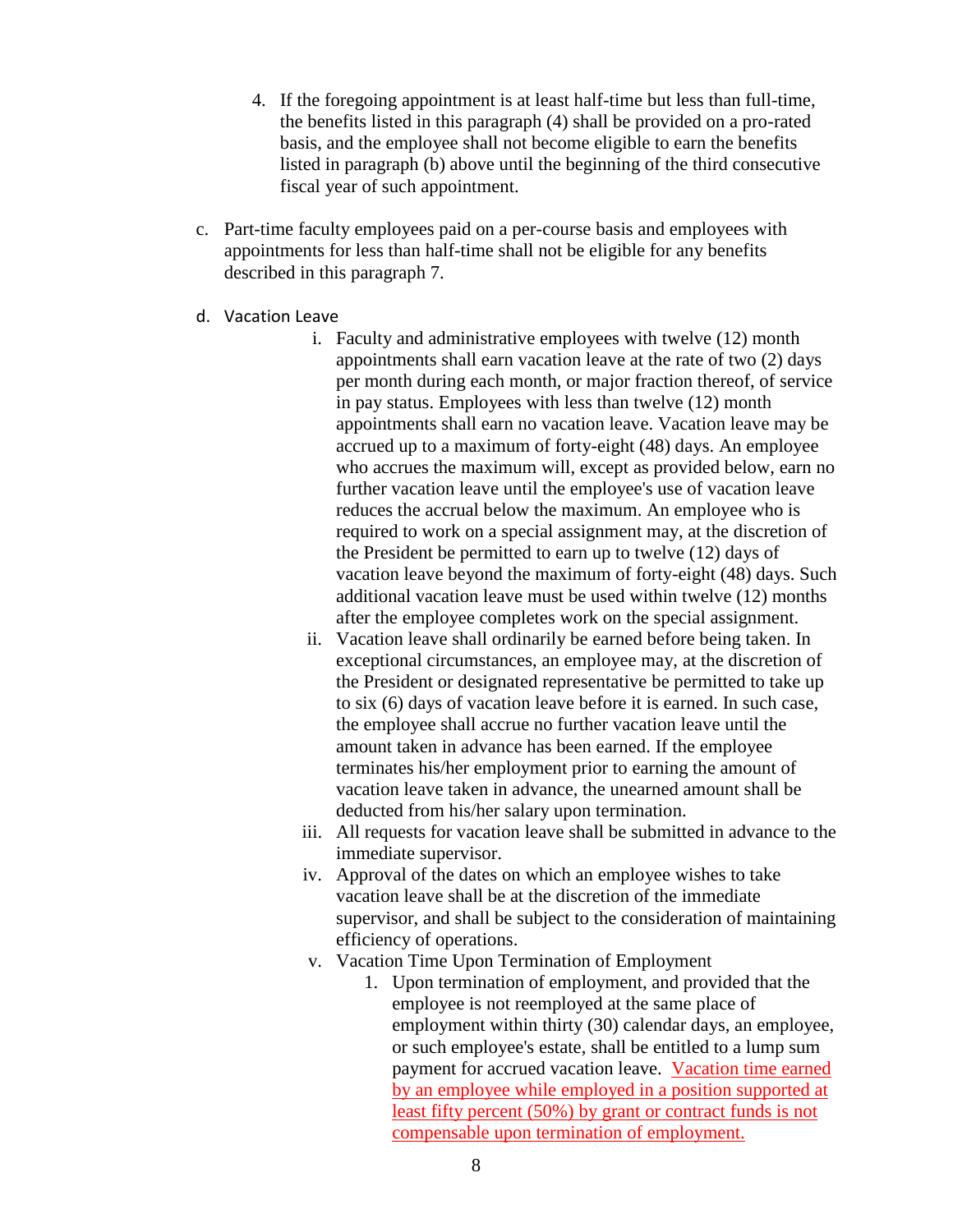

Governing Policy: II.C.2. Administrative Employees

Issued: January 16, 1996

The following revision to Board Governing Policy Article II.C.2 is presented as a final reading:

# **2. Administrative Employees.**

Administrative employees comprise those administrative and professional employees who are not employed under the State Universities Civil Service System, including medical doctors engaged in providing health services appointed in accordance with Board Regulations. Administrative employees may be granted faculty rank and tenure in appropriate circumstances as provided in Board Regulations. In some cases, the President, with the prior approval of the Board, may offer employment contracts to specific senior administrative employees and coaches provided that such contracts may not exceed three (3) years in length unless a longer term is required by law.

Roll was called and the vote was as follows:

| Mr. Kratochvil | Yes |
|----------------|-----|
| Ms. Nimmons    | Yes |
| Mr. O'Rourke   | Yes |
| Dr. Webb       | Yes |
| Mr. Wilber     | Yes |
| Mr. Yost       | Yes |
| Mr. Welch      | Yes |

Motion carried.

13. Commendations were read for Mr. Bill O'Rourke and Mr. Eric Wilber. Ms. Nimmons moved to approve the commendations as presented; Mr. Kratochvil seconded the motion.

# **Commendation Presented to William G. O'Rourke**

WHEREAS, William G. O'Rourke has devoted his career to public service, beginning as a member of Eastern Illinois University's Student Senate and Student Apportionment Board, and continuing professionally in Springfield, Illinois, working in various managerial roles for the city of Springfield, Sangamon County, the Illinois Office of the Comptroller, the Secretary of State's Office and the State Board of Elections; and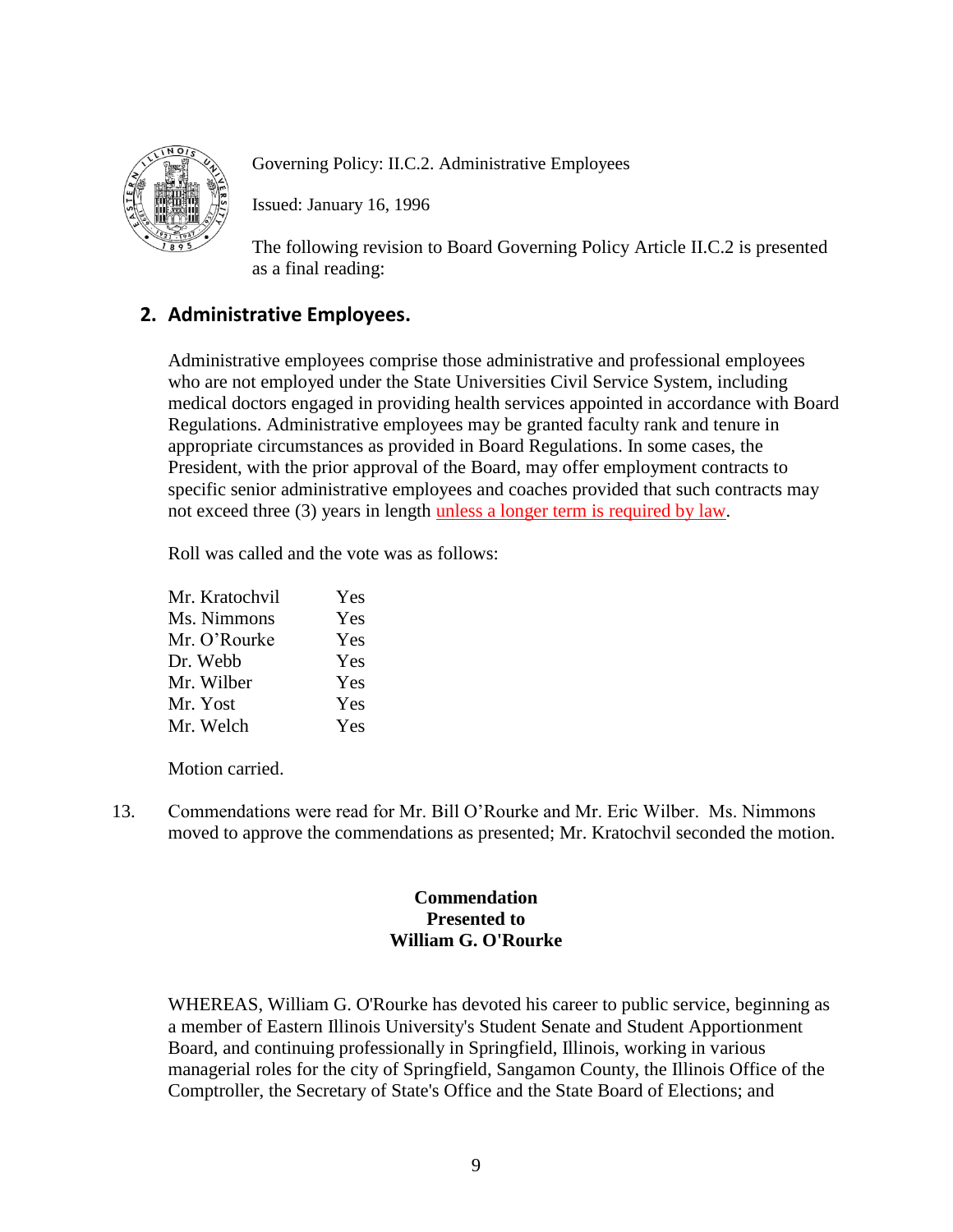WHEREAS, Mr. O'Rourke has provided invaluable support to Eastern Illinois University as a loyal and dedicated alumnus, having been active in the Springfield chapter of the EIU Alumni Association and other related activities, and having lent his talents to the EIU Athletic Department, helping to organize an annual golf outing and serving on the Panther Club Board of Directors; and

WHEREAS, as a June 2005 gubernatorial appointee to the University's Board of Trustees, Mr. O'Rourke has given freely of his time, talents and expertise, and guided the Board as its chairman from April 2009 to April 2010, a period in which the University neared the completion of the long-awaited permanent home for its Textbook Rental Service and began construction on an \$80 million Renewable Energy Center and its companion campus energy improvement program;

NOW, THEREFORE, BE IT RESOLVED THAT the members of the Eastern Illinois University Board of Trustees, along with the University's administrators, faculty, staff and students, do hereby express their utmost gratitude to William G. O'Rourke for his dedicated service to Eastern Illinois University and the people of Illinois, and do hereby thank him for his past, present and future service to Eastern Illinois University and the community at large.

# **Commendation Presented to Eric P. Wilber**

WHEREAS, as a student at Eastern Illinois University, Eric P. Wilber poured himself into "all things political," included being elected to Student Government; heading up the Student Action Team that lobbies legislators in Springfield; serving as a Coles County election judge; and representing students on the EIU Board of Trustees, the Illinois Board of Higher Education's Student Advisory Committee and the Charleston City Council; and

WHEREAS, Mr. Wilber's diligent work played a key role in registering 1,500 students to vote in the 2008 Presidential Election; in steering Senate Bill 2009 through the General Assembly, allowing Eastern to build its Renewable Energy Center; and in restoring funding for the Monetary Award Program (MAP) Grant for the Spring 2010 semester; and

WHEREAS, Mr. Wilber will be leaving Eastern Illinois University, having received degrees in political science and philosophy, to serve as a Dunn Fellow in the governor's office; and

WHEREAS, in Fall 2011, Mr. Wilber plans to enter law school at Southern Illinois University on his way to following his dream of one day winning a U.S. senate seat;

NOW, THEREFORE, BE IT RESOLVED THAT the members of the Eastern Illinois University Board of Trustees, along with the University's administrators, faculty, staff and students, do hereby express their utmost gratitude to Eric P. Wilber for his dedicated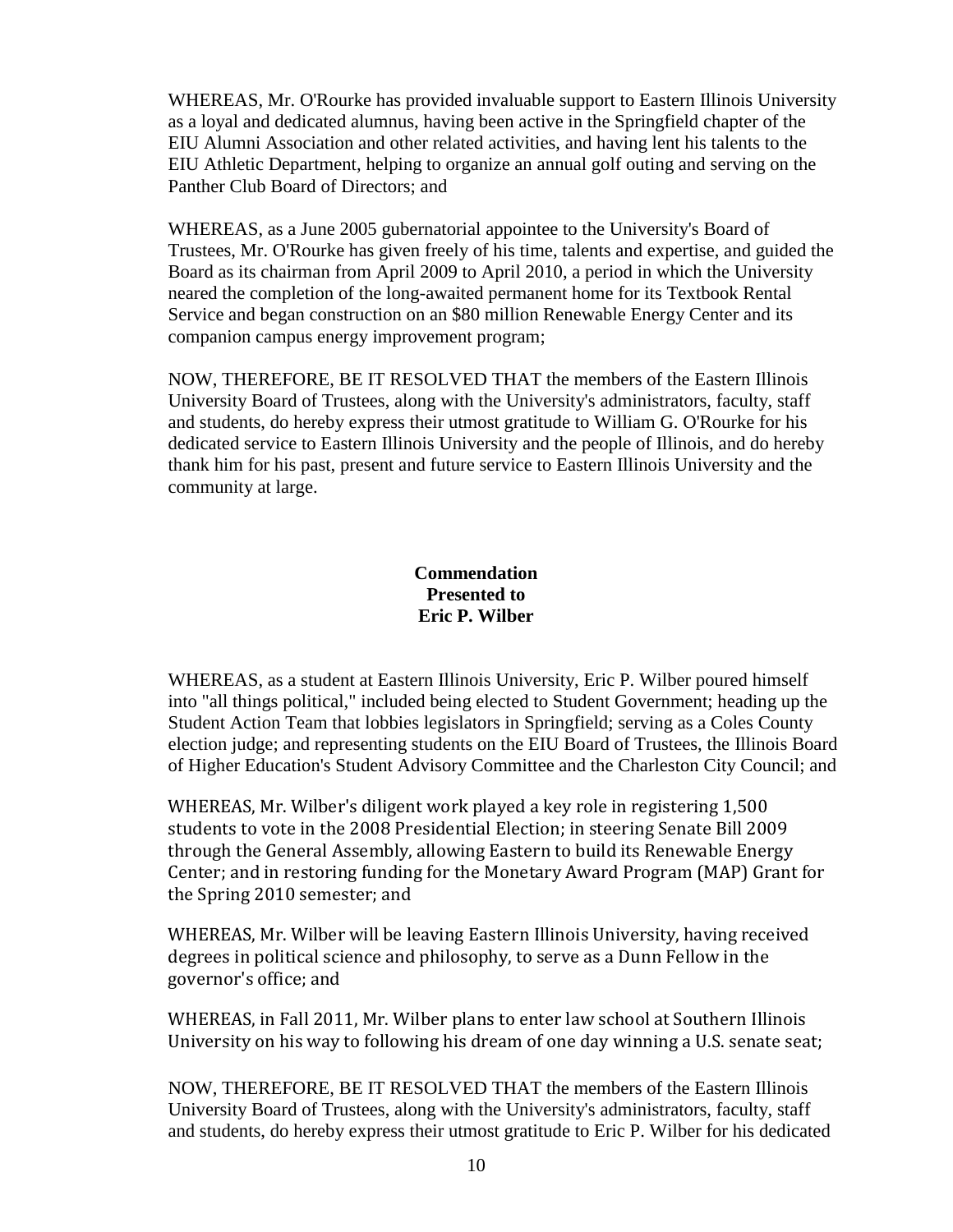service to Eastern Illinois University and the people of Illinois, and do hereby thank him for his past, present and future service to Eastern Illinois University and the community at large.

Roll was called and the vote was as follows:

| Mr. Kratochvil | Yes |
|----------------|-----|
| Ms. Nimmons    | Yes |
| Mr. O'Rourke   | Yes |
| Dr. Webb       | Yes |
| Mr. Wilber     | Yes |
| Mr. Yost       | Yes |
| Mr. Welch      | Yes |
|                |     |

Motion carried.

# **Information Items**

### **President's Report**

Dr. Perry asked Dr. Lord to introduce Ms. Wendy Williamson, Director of Study Abroad, for a report on the Study Abroad program. Ms. Williamson reported that according to a 2008 survey conducted by the American Council on Education, 81% of college or high school student respondents wanted to go abroad while they were in college, and expected their chosen university to have study abroad programs. Ms. Williamson also shared that EIU ranks number one among public Master's institutions in Illinois, for the number of students who study abroad. Among all Illinois institutions, both public and private, EIU ranks tenth for the number of students sent abroad. Ms. Williamson reported that the Study Abroad program has grown in size from only 98 students in 2001 – 2002, to currently 340 students.

# **Report from Board Chair**

Mr. Welch commented on the borrowing resolution, stating that EIU plans to take a conservative approach to how much is borrowed and what is best done with the funds. He also mentioned pursuing a change to EIU's funding, which currently shows a disparity of about \$8000 per full time student, versus funding given to other universities with similar educational missions.

# **Committee Reports**

Executive/Planning Committee – Mr. Welch reported that the format and planning for the board retreat in July was discussed, as was a report on meeting state requirements for the Inspector General, and time reporting. The Committee was also given a brief review of the status of the university master plan, as well as the capital campaign.

Board Relations Committee – Ms. Nimmons mentioned the Campaign kick-off event which is scheduled for Friday, October 22. She also mentioned an EIU Alumni Lawn Party that will be held at the State Fair in Springfield on Friday, August 13. Ms. Nimmons congratulated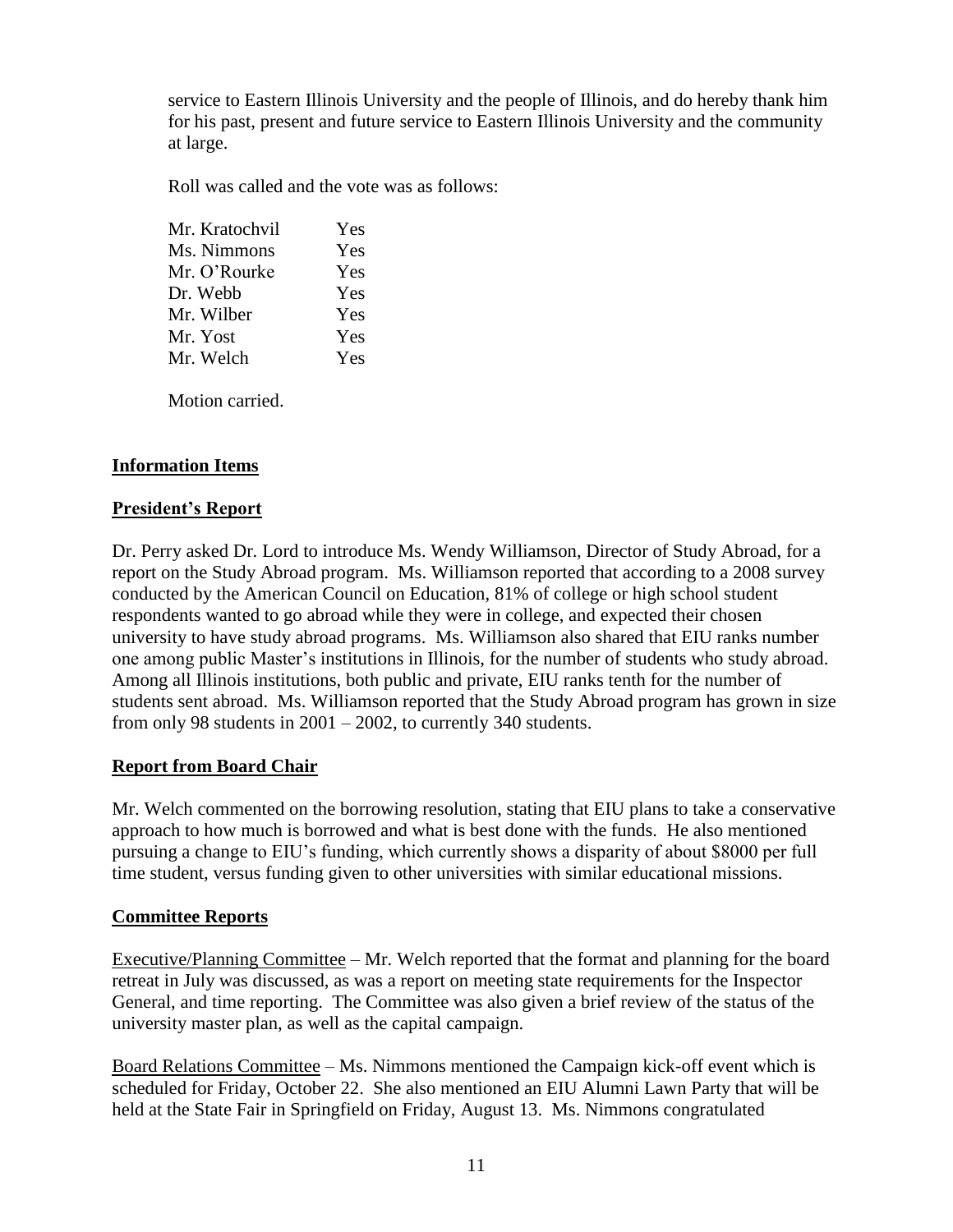Mr. Martin and his staff for their efforts regarding the annual fund drive, which has done particularly well given the current economic environment.

Finance/Audit Committee – No report.

Board Regulations – No report.

Academic and Student Affairs Committee – Mr. Welch reported that there was quite an extensive report given on admissions and enrollment. They also had a report on financial aid, and saw a preview of a video on integrated learning.

### **Reports from Constituencies**

None.

### **Summary of Purchases \$100,000 – \$249,999**

| Vendor                                                     | <b>Type of Purchase</b>                    | <b>Bids</b>      | Amount                   |
|------------------------------------------------------------|--------------------------------------------|------------------|--------------------------|
| <b>Federal Signal Corporation</b>                          | Interior emergency notification<br>upgrade | $1^{\mathrm{a}}$ | \$101,459                |
| <b>Institutional Network</b><br>Communications             | Cable TV for residence halls               | 1 <sup>b</sup>   | 243,354                  |
| <b>KAM Services</b>                                        | Asbestos abatement                         | 1 <sup>b</sup>   | 150,000<br>Not to Exceed |
| Veolia ED Solid Waste<br>Midwest, LLC                      | Garbage collection & disposal              | 1 <sup>b</sup>   | 150,000<br>Not to Exceed |
| Effingham-Clay Service Co.                                 | Ethanol blended gasoline                   | 1 <sup>b</sup>   | 245,000<br>Not to Exceed |
| <b>Swank Motion Pictures,</b><br>dba Residence Life Cinema | Closed circuit movie program               | $1^{\circ}$      | 212,585                  |
| <b>SunGard Higher Education</b>                            | <b>Consulting Services</b>                 | 1 <sup>d</sup>   | 118,000                  |
| Mostardi Platt Environmental                               | <b>Consulting Services</b>                 | $4^e$            | 140,000<br>New Amount    |

<sup>a</sup> 67 other vendors downloaded documents but no other bids were submitted

**b** contract renewal

<sup>c</sup> 43 other vendors downloaded documents but no other bids were submitted

<sup>d</sup> sole source for consulting services for proprietary software already in use on campus

e \$100,000 already submitted. This is an addition of \$40,000 for services regarding the Renewable Energy Center.